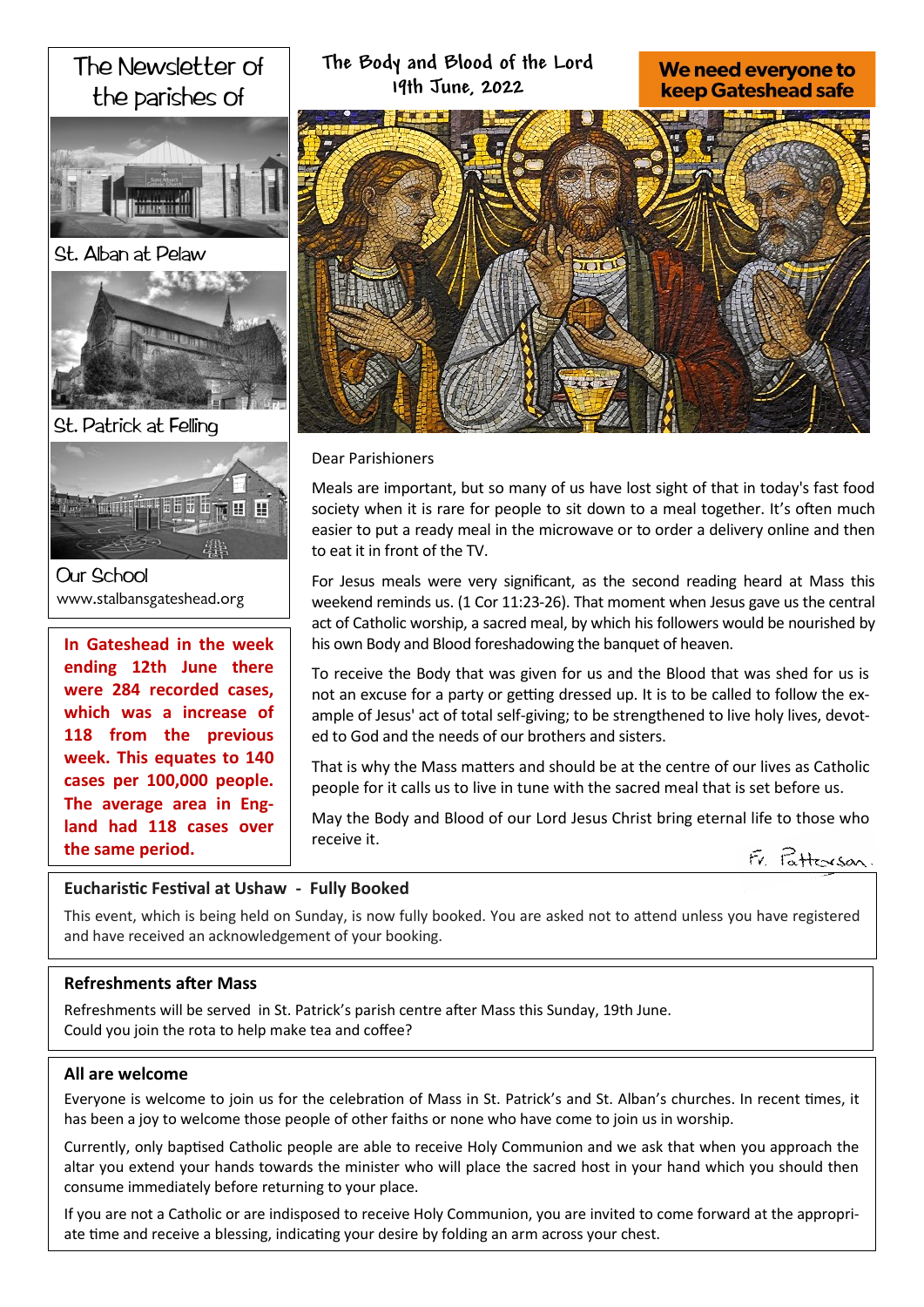# **Mass Intentions**

Fr. Patterson will celebrate Mass for the following Intentions during the coming week. *You may wish to wear a face covering when attending Church.*

Monday**:** No Mass

**Tuesday**: **10.00 in St. Patrick's Church:** Patsy and Rose Wright and Patricia Jameson Wednesday: (Private Mass): Fr. Peter Smith **Thursday**: **10.00 in St. Patrick's Church:** LDM Makepeace and Shanks Family Friday: (Private Mass): Fr. Richard Harriott **Saturday**: **18.00 in St. Alban's Church:** For the intentions of all our parishioners **Sunday**: **10.00 in St. Patrick's Church**: John Donald

### **Mass to view on line**

Mass is live streamed from our Cathedral on a Sunday. Visit the **[Cathedral website](https://www.youtube.com/channel/UC12EvW0Eqg-cFTh5i2y_EQw)**.

Alternatively, you may like to follow Mass from **the [Holy Name, Jesmond](https://www.youtube.com/channel/UCnVss0mkVR2GKS5VPJOEsDA)**. Visit the website for Mass times this week.

When you are unable to celebrate Mass in Church, you may wish to make this act of spiritual communion:-

*Lord Jesus, I believe that you are present in the most Blessed Sacrament. I love you above all things and I desire to receive you into my soul. Since I cannot now receive you sacramentally, come at least spiritually into my heart. I embrace you as if you were already there and unite myself wholly to you. Never permit me to be separated from you. Amen.*

#### **Please keep in your prayers:**

- all our parishioners who are sick, housebound or in hospital.
- all those near and dear to us whose memories we cherish at this time
- and George Owens who has died. May he rest in peace.

#### **A Prayer for those who have died from Covid**

Gracious God, as we remember before you all those people who have died from the coronavirus, surround us and all who mourn with your compassion. Be gentle with us in our grief, protect us from despair and give us grace to persevere and face the future with hope. We make this prayer in Jesus Christ our risen Lord. Amen.

#### **A Prayer for Carers, Nurses and Doctors**

Lord Jesus, who healed the sick and gave them new life, be with doctors, nurses and carers, as they act as agents of your healing touch. In desperate times, keep them strong yet loving; and when their work is done, be with them in their weariness and in their tears. Amen.

#### **A Prayer for Ukraine**

Father, hold the people of Ukraine deep in your heart. Protect them from violence, political gamesmanship and from being used and abused. Give the nations of the world the courage and wisdom to stand up for justice and the courage to care generously. Take from us those traits that see us pursuing our own needs and wants before those of others. Teach us to live in love, dignity and respect, following your ways. We ask this in your name and for your sake. Amen

#### **A Prayer for Corpus Christi**

Gracious and merciful God, in a wonderful Sacrament you have given us a memorial of the passion of your Son. Grant that we who receive this great Sacrament, may grow to be like him in all things until we come to your eternal joy; through our Saviour Jesus Christ who is alive with you and the Holy Spirit, God now and for ever. Amen.

#### **Day for Life - A Prayer for the Elderly**

I thank you, Lord, for the comfort of your presence. Even in times of loneliness you are my hope and my confidence, my rock and my fortress since my youth!

I thank you for having given me a family and for having blessed me with a long life. I thank you for moments of joy and difficulty, for the dreams that have already come true in my life and for those that are still ahead of me. I thank you for this time of renewed fruitfulness to which you call me.

Increase, O Lord, my faith, make me a channel of your peace, teach me to embrace those who suffer more than me, to never stop dreaming and to tell of your wonders to new generations. Sustain me in weakness and help me to live life to the full in each moment that you give me, in the certainty that you are with me every day until the end of time.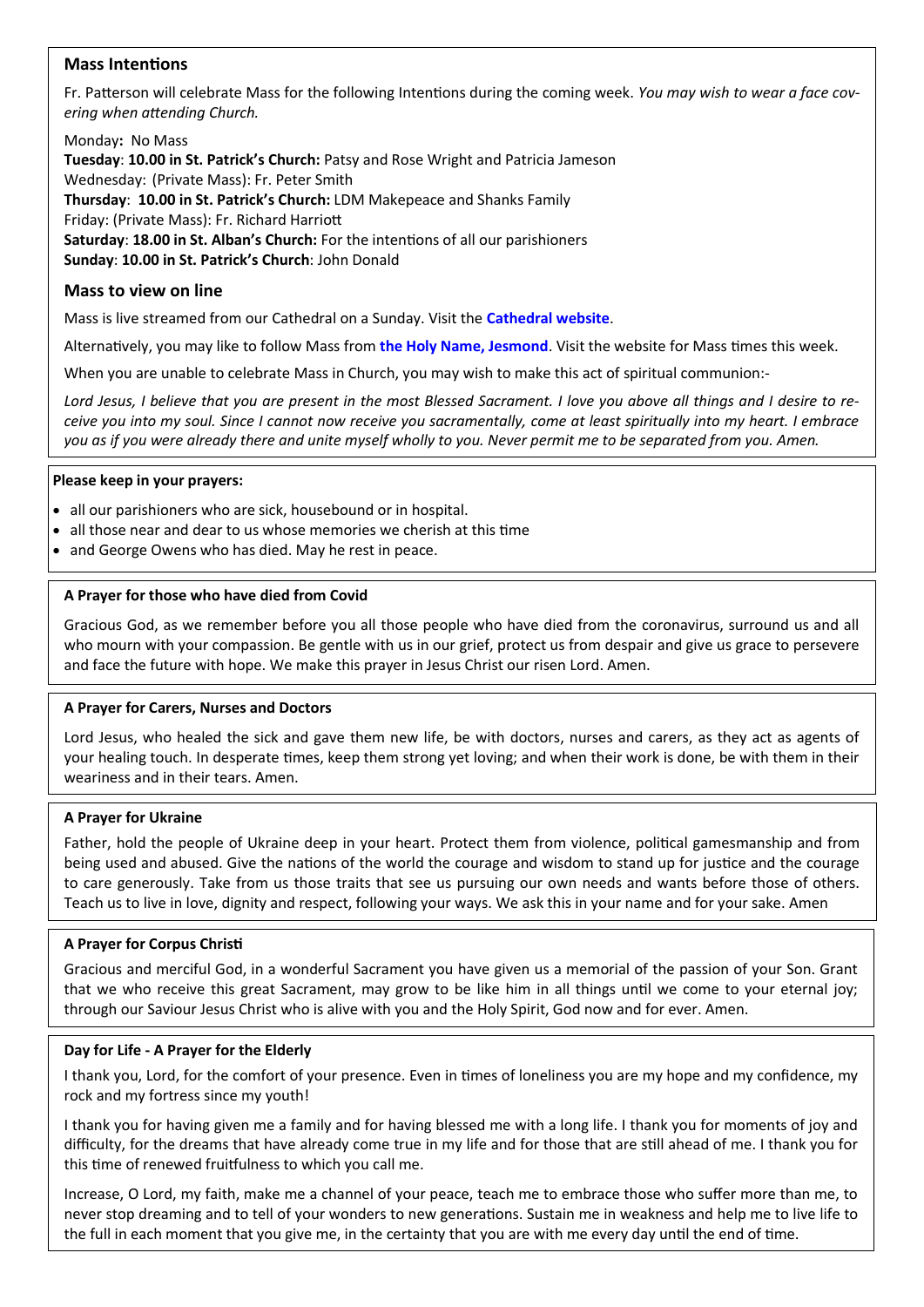### **The Past Two Years - Moving On - 23rd June, 2002 at 18.30 - St. Patrick's Parish Centre**

We have all been affected one way or another by the Covid pandemic and life will never be quite the same.

If you would value an opportunity to pause, reflect on your experiences, thoughts, feelings and memories of the past two years we invite you to join together in St. Patrick's parish centre on Thursday, 23rd June at 18.30.

In a gentle and non threatening way, we will try to link our feelings to the "Road to Emmaus" where the two disciples walked and talked with Jesus sharing their joys, their challenges, their fears and their grief. Then there was Thomas who, from a place of fear and vulnerability, discovered Jesus inviting him to touch his wounds.

Maybe we need to be more accepting of our own vulnerability and, like Thomas, share our woundedness with Jesus.

We offer this opportunity where you can feel safe, can be heard and also be a listener for others in sharing our stories from the past two years. Maybe now is the time to lay our fears aside so that like the disciples walking to Emmaus, we might recognise that Jesus was and is walking alongside us

You may like to bring a friend, relative or neighbour.

#### **Mass sheets**

For a trial period, we shall offer you a Mass sheet when you enter church which provides the text of the prayers and readings for Mass. This sheet will replace the Parish Mass Books which we have used in the past.

### **St. Patrick's Church Cleaning**

Thanks to those parishioners who came along to clean the church last Friday evening. Your time and effort were greatly appreciated.

#### **Bishop Barron's Sunday Sermons**

Each week Bishop Barron offers a Sunday sermon which may be accessed **[here](https://www.wordonfire.org/videos/sermons/)**

**[It was announced](https://www.wordonfire.org/articles/barron/bishop-barron-diocese-winona-rochester/)** on Thursday, 2nd June, that Pope Francis has appointed Bishop Barron as the new Bishop of the Diocese of Winona-Rochester (Minnesota).

#### **Are you able to support the Diocesan Refugee Project?**

Your ongoing support of this project would be welcomed. It supports over 400 asylum seekers. The project tries to provide them all with a bag of food and those who are destitute also receive a supermarket voucher. Donations of sugar, biscuits, tinned fish in oil, tins of tomatoes and chick peas may be left on the table to your right as you enter the front of St. Patrick's Church or on any table if you enter by the rear door. A basket is also available in the porch at St. Alban's. They are particularly in need of toiletries and shampoo. *Please note: baked beans and tinned meat are not required.*

#### **Taking the collection during Mass**

Although no collection is taken during Mass, by way of passing baskets along the benches, we do hope you will support our church financially by placing your offering in the boxes at the entrances to the church. Alternatively you may consider contributing by standing order the details for which are found below.

#### **Your Offertory contributions**

To reduce the demands on parish administration, we invite those of you who feel able, to consider making your weekly offering by Standing Order. The bank details you require for this are printed below.

> For St. Alban's HSBC Bank Account name: DHN Pelaw St Alban Sort code: 40-34-18 Account No: 92010984

For St. Patrick's HSBC Bank Account name: DHN Felling St Patrick Sort code: 40-34-18 Account No: 52010453

If you are a tax payer and are not a member of the parish gift aid scheme please consider joining the scheme, it costs you nothing and the parish benefits by being able to reclaim the tax you have already paid on your offering. The parish receives 25p of every £1.00 you give from HMRC. All that is required, is for you to complete a simple form which does not involve you disclosing any personal financial information and is held securely by the Diocesan Finance Office. To obtain a form, or for more information, please email St. Patrick's Gift Aid organiser at **[stpatrick.giftaid@outlook.com](mailto:stpatrick.giftaid@outlook.com)**

Enquiries concerning the Gift Aid scheme for St. Albans Church should also be directed to the Gift Aid Organiser at **[stpat](mailto:stpatrick.giftaid@outlook.com)[rick.giftaid@outlook.com](mailto:stpatrick.giftaid@outlook.com)**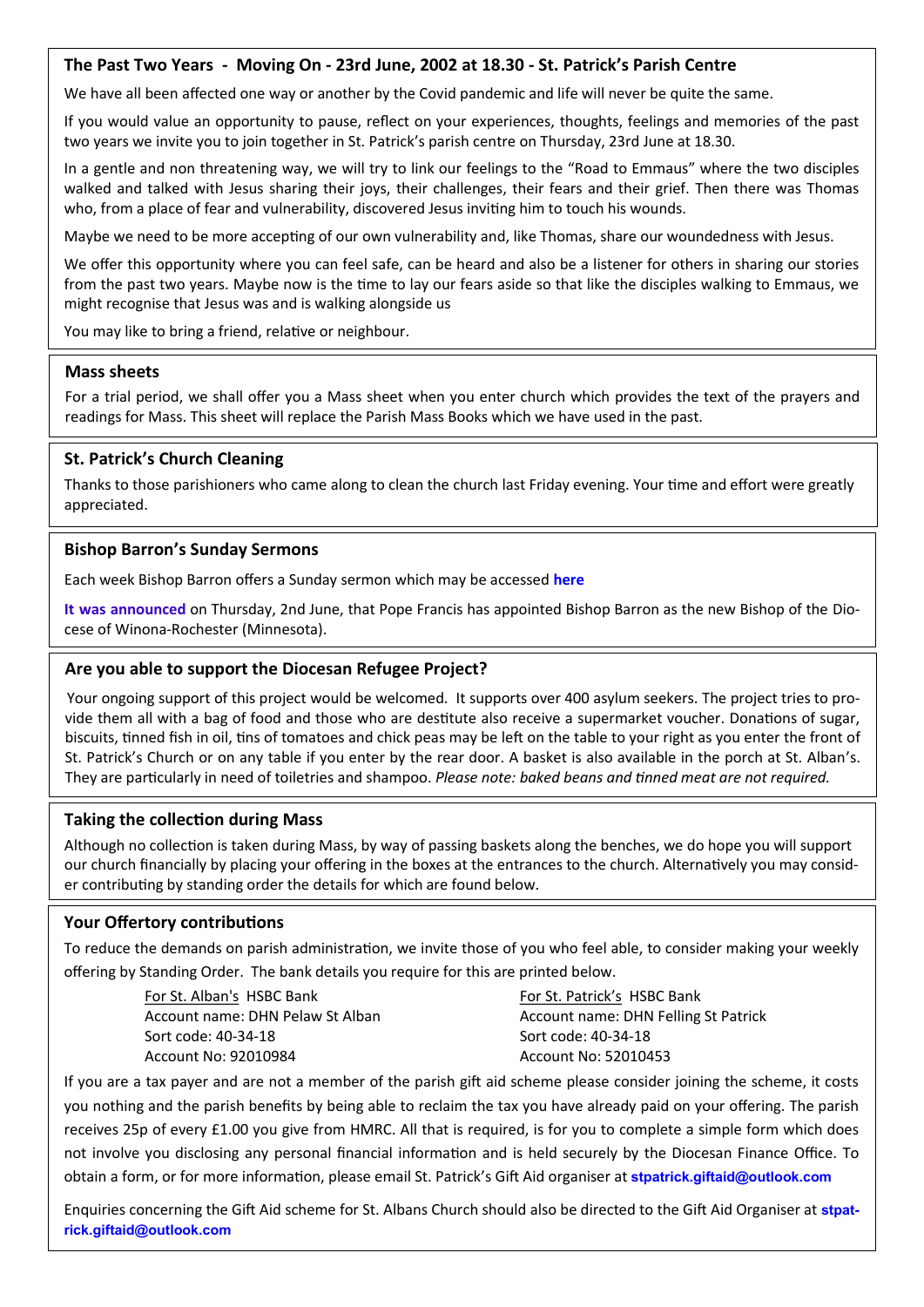# **Vigil Mass on Saturdays in St. Alban's Church.**

St. Alban's Church is now reopen for a Vigil Mass on Saturdays at 18.00.

Following Bishop Robert's advice with the current level of help we have available to us, we are only able to open the church on a Saturday evening. For the time being, **it will remain closed during the week for all services.** Bishop Robert has asked Fr. Patterson to review the situation after the summer to assess the level of need and support.

If you are attending Mass in St. Alban's Church, please note the following:-

- Parishioners are asked to enter and leave the church by the main doors only. **The side door should only be used as an emergency exit**.
- You are invited to sanitise your hands as you enter the church
- You may wear a face covering during Mass
- Due to the low ceilings over the congregation, we must ensure adequate ventilation to help dilute and disperse viral particles. Both inner doors at the rear of the church will remain open throughout Mass (the outer doors will normally be closed) and the side windows will be open. Please dress accordingly as there may be a draught in some areas of the church.
- No collection will be taken during Mass, by way of passing baskets along the benches, but we do hope you will support our parish financially by placing your offering in the offering box as you enter the church. Alternatively you may consider contributing by standing order, the details for which are: Account name: DHN Pelaw St Alban, Sort code: 40-34-18, Account No: 92010984

# **St. Patrick's Church needs more support from you**

Fr. Patterson wishes to thank those parishioners who have already offered their support in various aspects of parish life, but it is insufficient to be able to rebuild our future.

We need more volunteers for the following:-

- preparing light refreshments in the parish centre after Sunday Mass
- joining the music ministry, whether as an instrumentalist or singer
- assisting with the children's liturgy when we are in a position to restart it
- offering to help with the opening of the church for Mass and tidying up afterwards on weekdays
- reading at Mass on Tuesdays and/or Thursdays

The more support you give will make it less demanding on any individual or group/team. It is important that we should all play our part in helping to rebuild our shared parish family.

Please indicate your offer of support by emailing the parish office at felling.stpatrick@rcdhn.org.uk.

#### **Current Diocesan COVID Controls**

Both St. Alban's and St. Patrick's churches continue to follow the National Guidelines for Churches issued by the Bishops' Conference of England and Wales which are as follows:

If you are displaying any symptoms of Covid-19 you should stay at home.

Hand sanitiser will continue to be offered as you enter and leave church.

You may wear a face covering during the celebration of Mass.

Indoor congregational singing can take place with a general encouragement that face coverings are worn.

Although there is no formal social distancing by way of seating, we ask that when you take your seat, you are sensitive to the needs of other people who are already in a bench and may not be comfortable if you "snuggle up" to them. We have plenty of seating space.

We will, for the time being, continue to invite you to come forward for Holy Communion, row by row from the front. Holy Communion will continue to be distributed under one kind only. At the end of Mass, you may leave at your leisure.

It is still important to ventilate our buildings. This has the effect of diluting and dispersing viral particles

Our "welcomers" will be on hand to greet you and care for you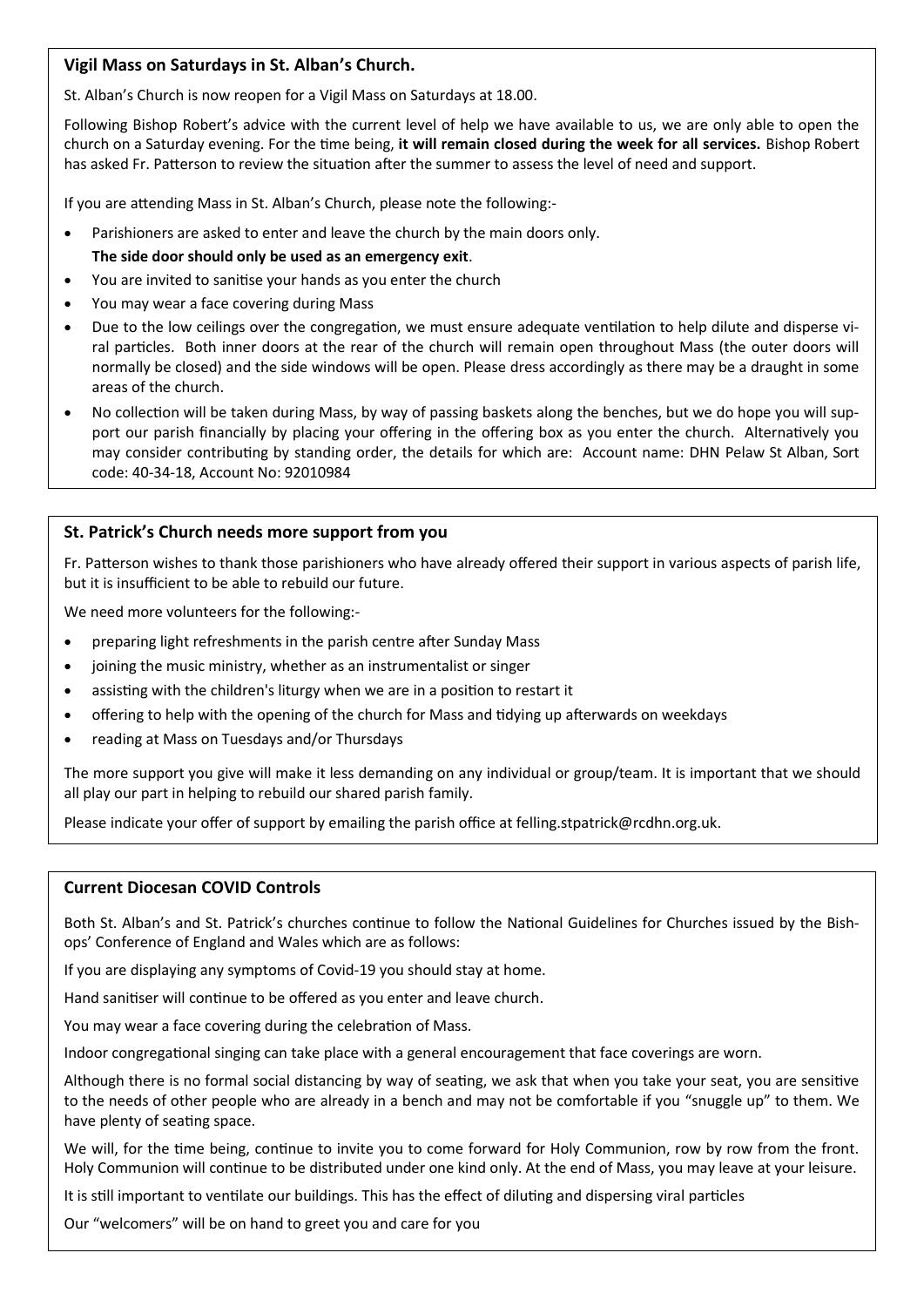#### **Are you on a rota? - please read on........**

If you have joined one of our rotas in either St. Alban's or St. Patrick's churches and find you are unable to fulfil your role on a particular occasion, **would you please arrange a substitute**. Telephone numbers of other volunteers are printed on each rota.

This is particularly important to ensure that our liturgy and parish activities flow smoothly. With reduced numbers attending our churches, it cannot be presumed that someone can just be "plucked out of the congregation" to take your place. Many thanks.

# **An Invitation**

Bishop Robert Byrne cordially invites you to a Mass to mark the 80th birthday of Bishop Seamus Cunningham which will be held on Thursday, 30th June at 12.05 pm in St Mary's Cathedral. All are most welcome to attend.

### **Peter's Pence**

The annual collection for Peter's Pence takes place next Sunday, 26th June, 2022. Offerings are designated for the Pope's apostolic and charitable ministry. Should you wish to support this you may put your donation in an envelope marked "Peter's Pence" and place it in the offering boxes in both churches. Those of you with boxes of envelopes should find an envelope in your box.

# **Day for Life Message from Pope Francis**

Pope Francis sends cordial greetings and good wishes to those participating in the 2022 Day for Life which is celebrated in Scotland, England and Wales, and Ireland under the theme "Caring for the Older Person". His Holiness prays that the efforts in the defence of the God-given value and dignity of every human life, in all its stages, will be fruitful in drawing attention to the particular worth of our elderly brothers and sisters, for they "are not outcasts to be shunned but living signs of the goodness of God who bestows life in abundance." He likewise trusts that a greater awareness of the essential contribution the elderly make to the spiritual and material wellbeing of every society will help to counter the "throwaway culture" and foster the bonds of charity and fraternity between the generations. With these sentiments and the assurance of his closeness in prayer, the Holy Father sends his blessing as a pledge of joy and peace in Jesus who is the way, the truth and the life.

# **Day for Life collection**

Should you wish to support the work of the Anscombe Bioethics Centre (www.bioethics.org.uk) and other life-related activities supported by the Church you may put your donation in an envelope marked "Day for Life" and place it in the offering boxes in both churches. Those of you with boxes of envelopes should find an envelope in your box.

#### **Rwanda Statement from our Bishops**

Bishop Paul McAleenan, who has special responsibility for migrants and is Chair of the Office for Migration Policy at the Catholic Bishops' Conference made this statement on June 14th 2022:

"The UK's plans to forcibly deport to Rwanda some of those seeking refuge in our country is shamefully illustrative of what Pope Francis has called the 'loss of that sense of responsibility for our brothers and sisters on which every civil society is based.

The plan is presented as a humanitarian response to combat people trafficking and smuggling yet the result will compound the suffering of those who are already victims. Crime is defeated by confronting the perpetrators not by punishing victims. This scheme will increase the difficulties of those hoping for a new beginning, and it does nothing to address the problems which cause people to flee their homes.

Migration is a complex issue, but it is not resolved by delegating our roles and responsibilities to other countries. Our starting point should be the innate dignity of every person, created in the image and likeness of God. Our Christian faith demands that we respond generously to asylum seekers whose dignity must be protected and upheld.

Whether or not the flight to Rwanda takes off today we are now in a new situation. With greater force we insist that asylum seekers are not commodities for profit, nor are they problems to be rejected and deported by government. Instead we should be guided by the four verbs provided by Pope Francis in our approach to migrants and refugees, 'Welcome, protect, promote and integrate'.